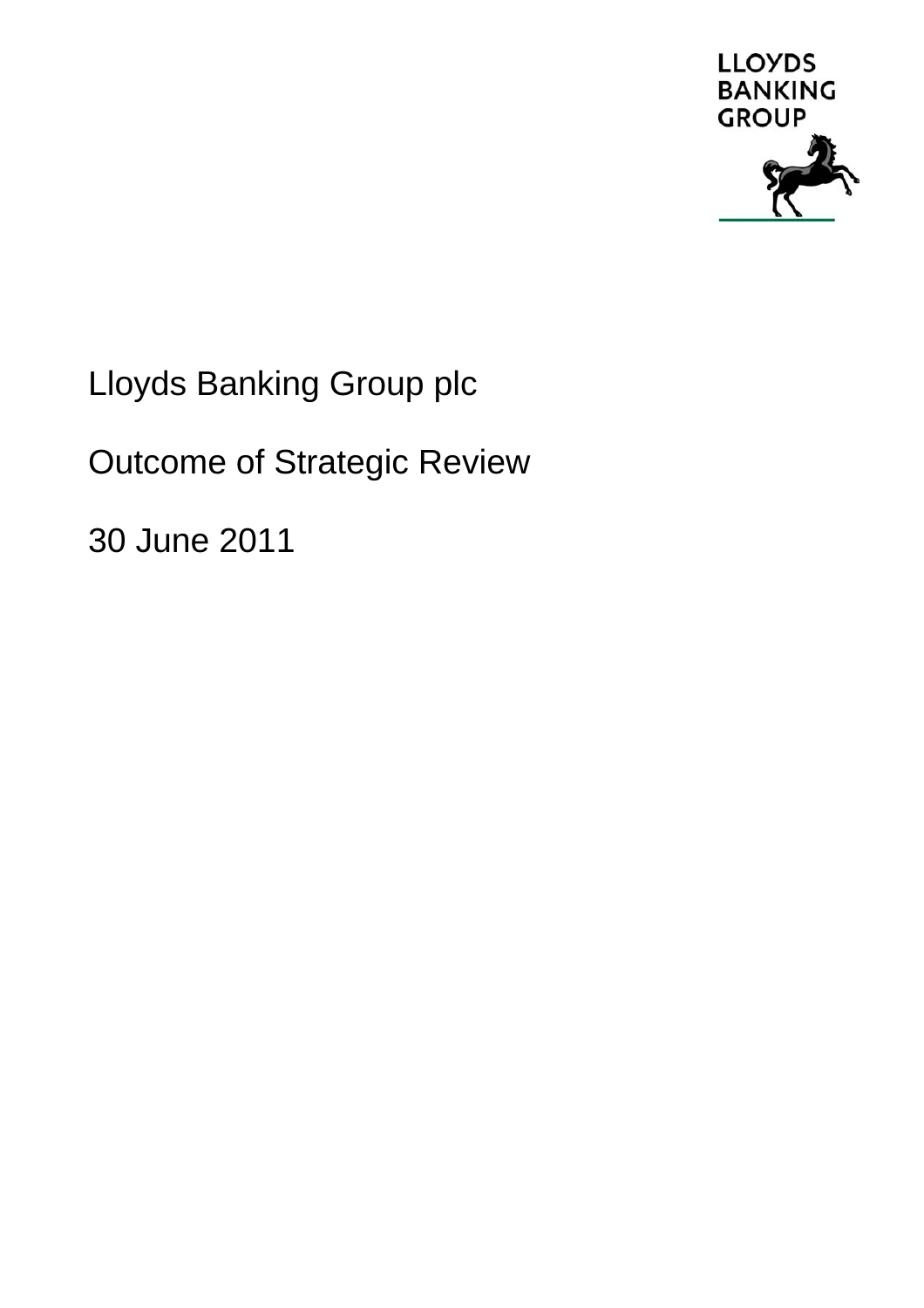#### **FORWARD LOOKING STATEMENTS**

This announcement contains forward looking statements with respect to the business, strategy and plans of the Lloyds Banking Group, its current goals and expectations relating to its future financial condition and performance. Statements that are not historical facts, including statements about the Group or the Group's management's beliefs and expectations, are forward looking statements. By their nature, forward looking statements involve risk and uncertainty because they relate to events and depend on circumstances that will occur in the future. The Group's actual future business, strategy, plans and/or results may differ materially from those expressed or implied in these forward looking statements as a result of a variety of risks, uncertainties and other factors, including, without limitation, UK domestic and global economic and business conditions; the ability to derive cost savings and other benefits, as well as the ability to integrate successfully the acquisition of HBOS; the ability to access sufficient funding to meet the Group's liquidity needs; changes to the Group's credit ratings; risks concerning borrower or counterparty credit quality; market related trends and developments; changing demographic trends; changes in customer preferences; changes to regulation, accounting standards or taxation, including changes to regulatory capital or liquidity requirements; the policies and actions of governmental or regulatory authorities in the UK, the European Union, or jurisdictions outside the UK, including other European countries and the US; the ability to attract and retain senior management and other employees; requirements or limitations imposed on the Group as a result of HM Treasury's investment in the Group; the ability to complete satisfactorily the disposal of certain assets as part of the Group's EU state aid obligations; the extent of any future impairment charges or write-downs caused by depressed asset valuations; exposure to regulatory scrutiny, legal proceedings or complaints, actions of competitors and other factors. Please refer to the latest Annual Report on Form 20-F filed with the US Securities and Exchange Commission for a discussion of such factors together with examples of forward looking statements. The forward looking statements contained in this announcement are made as at the date of this announcement, and the Group undertakes no obligation to update any of its forward looking statements.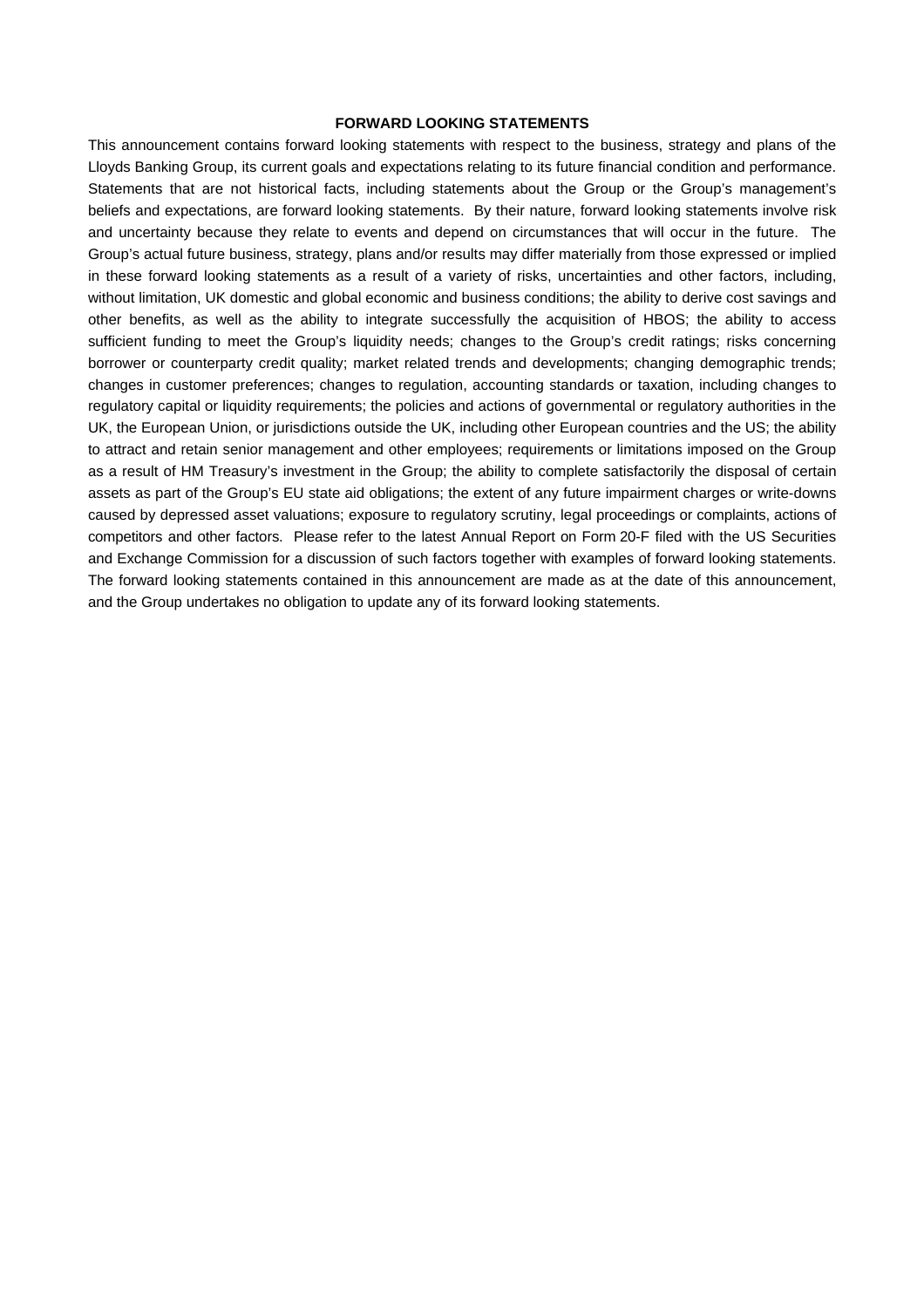## **OUTCOME OF STRATEGIC REVIEW: KEY HIGHLIGHTS**

"Our aim is to become the best bank for customers. We have around 30 million customers, iconic brands, including Lloyds TSB, Halifax, Bank of Scotland and Scottish Widows, and high-quality, committed people. We will unlock the potential in this franchise over time by creating a simpler, more agile and responsive organisation, and by making substantial investments in better-value products and services for our customers, to deliver strong, stable and sustainable returns for our shareholders."

> António Horta-Osório *Group Chief Executive*

## **SERIES OF RAPID, FOCUSED ACTIONS TAKEN SINCE MARCH**

- **New, more agile organisation in place**, governance structures and leadership team strengthened.
- **Balance sheet further strengthened,** with further non-core asset reduction enabling material paydown of government and central bank facilities.
- **Renewed focus on customer satisfaction**, including commitment to reducing complaints significantly and active support for SME lending.
- **Accelerated EU mandated sale programme ('Project Verde'),** with information memorandum now issued to prospective purchasers.
- **Detailed preparation to transform the business, using the resource and expertise created through the integration (which will be substantially completed in Q3 2011).**

## **OUR STRATEGY TO DELIVER FOR CUSTOMERS AND SHAREHOLDERS**

- **Refocus our business portfolio to fit our assets, capabilities and risk appetite.** We will focus on attractive UK customer segments, reduce our international presence, and continue our disciplined reduction of non-core assets, to ensure sustainable, predictable returns on equity above our cost of equity.
- **Simplify the Group to improve service and deliver £1.5 billion of annual savings in 2014** (£1.7 billion of run-rate savings by end 2014), through better end-to-end processes and IT platforms, a delayered management structure and simpler legal structure, centralised support functions, and a reduction of 15,000 roles. The total cost of the programme will be approximately £2.3 billion (including capital expenditure), of which around £1.5 billion will be expensed through the income statement and reported outside of the Group's Combined Businesses results over the next few years.
- **The cost savings will enable an additional £2 billion of investment over the period 2011 to 2014 to grow our core customer franchise.** The annual income statement charge will increase to around £500 million by 2014, equivalent to approximately one-third of the annual expenses benefit from the simplification programme. These investments will include:
	- In **Retail**, we will revitalise Halifax as a leading challenger brand in UK retail banking and invest behind Lloyds TSB and Bank of Scotland as leading relationship brands. We will also make a commitment to keep total branch numbers at the same levels (excluding the EU mandated branch sale) through the period, and not to offshore further UK permanent operational roles.
	- **Wholesale's** focus will be on developing deeper client relationships and building transactional banking and fixed income capabilities to support our UK customers.
	- **Commercial** will continue to focus on SME lending, whilst broadening its offering, on a business and individual basis, across a wider product range to include Wealth and Insurance.
	- **Bancassurance** will be a core part of our proposition, through our multi-brand retail strategy, with a compelling product range and specialised advisor teams to better address our customers' needs.
	- In **Wealth**, we will build our UK proposition for mass affluent, affluent and high net worth customers, and refocus our international business.
- **Streamline our International presence,** from 30 countries to less than half that number, by 2014.
- **Continue to strengthen the Group's balance sheet, funding and liquidity position to ensure a robust core** tier 1 capital ratio and a stable funding base, to meet the challenges of economic and regulatory uncertainty.
- **Commitment to recommence progressive dividend payments** after the EU restriction expires, as soon as the financial position of the Group and market conditions permit, and after regulatory capital requirements are defined and prudently met.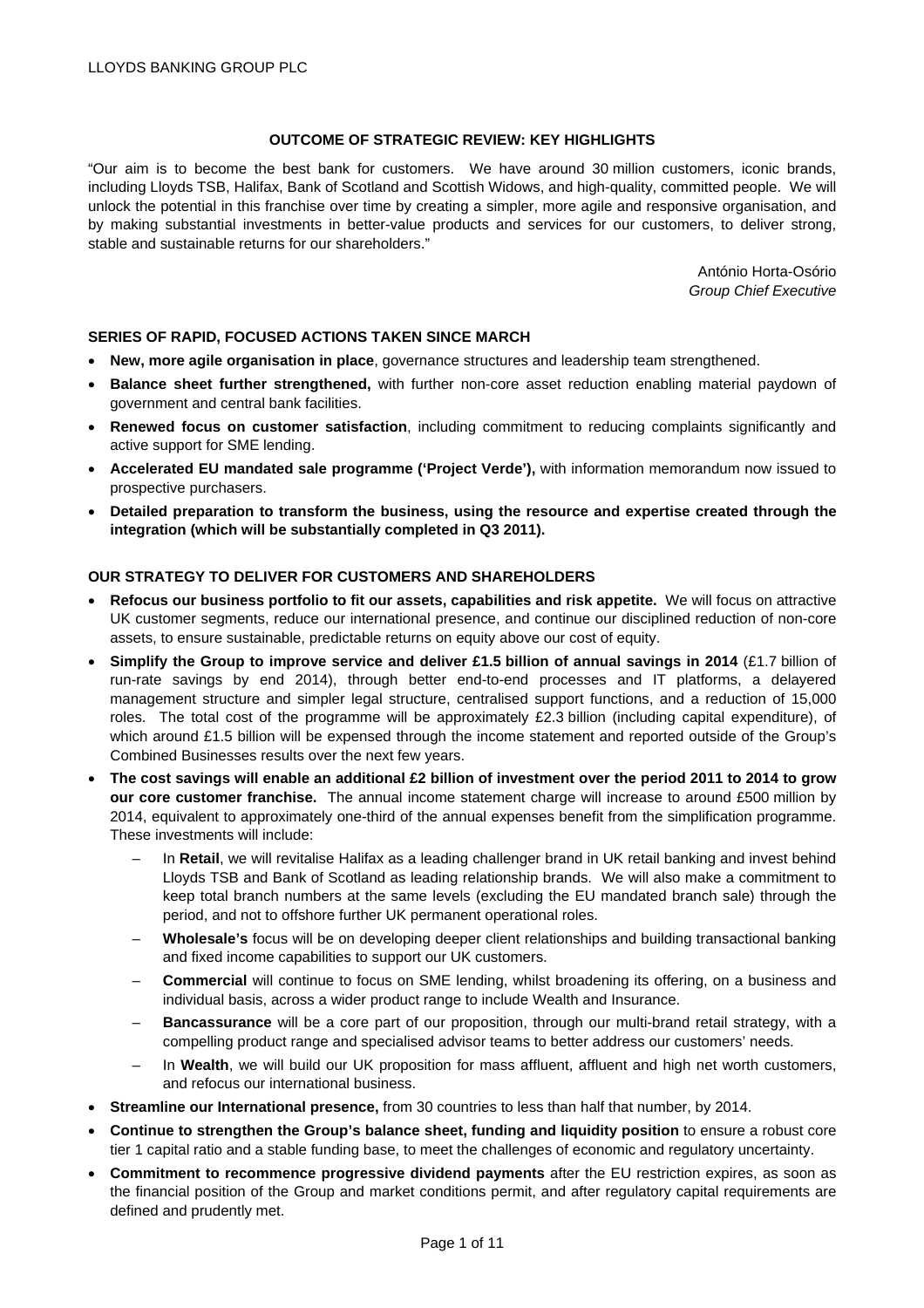# **2014 FINANCIAL TARGETS**

We have today set the following financial targets on a combined businesses basis for delivery by the end of 2014: **Customer-driven diversified income** 

- **Additional discretionary investment in core customer franchise of £2 billion over the period 2011 to 2014,** resulting in an annual income statement charge increasing to around £500 million per annum by 2014.
- **Core income to grow faster than nominal GDP growth**, primarily driven by Other Operating Income growth.
- **Other Operating Income (net of insurance claims) to increase** to approximately 50 per cent of total income.
- **Net interest margin improvement** to between 2.15 per cent and 2.30 per cent; core business net interest margin is expected to be higher than Group margin.

## **Positive operating jaws**

- **Incremental sustainable cost savings of £1.5 billion per annum in 2014** from simplification programme, (£1.7 billion of run-rate savings by end 2014), additional to integration run-rate savings of £2 billion by end 2011.
- **Cost:income ratio improved** to 42 to 44 per cent (equivalent to 39 to 41 per cent when adjusted to include the net of operating lease income and depreciation in Group Income). Operating expenses on a Combined Businesses basis are expected to be approximately £10 billion in 2014.

## **Capital allocated to core business**

- **Non-core run-off and disposals to be net capital generative over the period 2012 to 2014.**
- **Non-core assets reduced** to less than or equal to £90 billion, accounting for less than or equal to £65 billion of risk weighted assets.

#### **Prudent risk appetite**

• **Asset quality ratio improved** to 50 to 60 basis points (as a percentage of average gross loans and advances to customers); Core business charge expected to be at the bottom end of this range.

## **Strong, stable funding**

- **Loan-to-deposit ratio** equal to or below 130 per cent for the Group and 120 per cent for Core business.
- **Liquidity Coverage Ratio and Net Stable Funding Ratio requirements met** ahead of regulatory implementation dates.

**Disciplined, high-return investing** 

- **Sustainable statutory return on equity** of 12.5 to 14.5 per cent.
- **Core tier 1 capital ratio** prudently in excess of 10 per cent in 2013 when transition to Basel 3 commences.

# **2011 GUIDANCE**

Our current expectations for our 2011 performance remain broadly unchanged to those given at our Q1 2011 Interim Management Statement on 5 May. We have today given the following additional commentary on our expectations for 2011. We currently expect:

- **Margin:** net interest margin just above 2 per cent for the 2011 full year.
- **Income:** non-core reductions to further reduce balance sheet size and therefore income. Core income to be slightly down as a result of increased margin pressures and the reduction in the size of the balance sheet given the effects of continued customer deleveraging and subdued new lending demand.
- **Costs:** a slight decline in costs in 2011, due to the simplification cost actions already being taken.
- **Impairments** will reduce in 2011, based on our current economic assumptions for the UK and Ireland, including unemployment and property valuations.

In addition, although there will be a negative effect on income, the non-core asset reductions in the first half have enabled material further repayment of liquidity support from government and central bank facilities, which have been reduced from £97 billion at 31 December 2010 to £37 billion at 30 June 2011.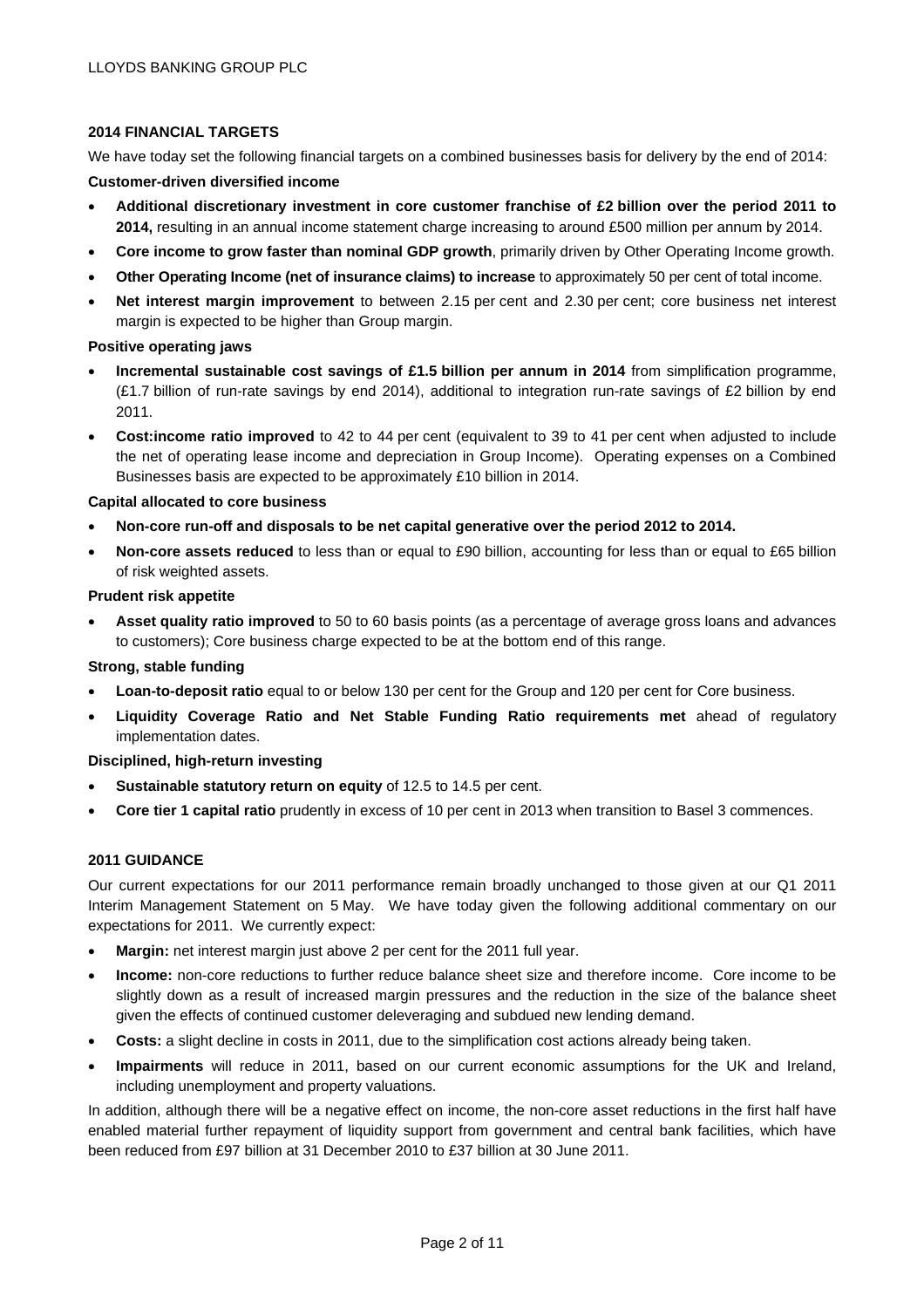# **OUTCOME OF STRATEGIC REVIEW**

## **INTRODUCTION**

Lloyds Banking Group is holding a presentation in London today, 30 June 2011, hosted by António Horta-Osório, Group Chief Executive. The presentation will describe the actions taken since he became Group Chief Executive in March and the outcome of his strategic review. It will set out the Group's UK-focused strategy to support its core customers and the key actions to deliver strong, stable and sustainable returns for shareholders.

# **SERIES OF RAPID, FOCUSED ACTIONS TAKEN SINCE MARCH**

Since the appointment of António Horta-Osório as Group Chief Executive on 1 March, we have taken a series of rapid, focused actions, including a number of strategic initiatives, improving the Group's organisational structure, further strengthening the Group's balance sheet, and refocusing the Group's franchise on a multi-brand retail strategy, active support for small and medium-sized enterprises (SMEs), and on improvement in customer satisfaction.

We have accelerated the divestiture ('Project Verde') required by the EU, and issued an Information Memorandum to potential buyers in mid-June. In addition, the Group has provided clarity on the likely potential costs of customer contact and/or redress in relation to Payment Protection Insurance complaints, making a provision of £3.2 billion.

We have also put in place a new, more agile organisation to support the implementation of our strategy. The new organisation is a flatter structure, which results in the leadership team being closer to customers and improved cooperation between businesses. As part of this new organisation, the heads of the Lloyds TSB and Halifax community banks, and Retail Products and Marketing, now report directly to the Group Chief Executive, and in order to ensure that the Group provides greater focus on SMEs, the Commercial business, previously part of Wholesale, now also reports directly to the Group Chief Executive.

Alongside this new structure, we have strengthened businesses and functions with additions to the senior team, delivered improved control, efficiency and service through the centralisation of support functions, and introduced new governance to ensure better, faster decisions on pricing, costs, investments and the non-core businesses.

In renewing our focus on improving customer satisfaction, we publically committed to reducing the level of complaints we receive, and we are revitalising Halifax as a leading challenger brand in the marketplace. We are also actively supporting SMEs. As reported in our Q1 2011 Interim Management Statement, of our committed gross lending to UK businesses in the first quarter, £3.3 billion has been to SMEs, which represented a year-onyear growth in net advances to SMEs of over 2 per cent which compared favourably with a decline in SME lending across the industry reported in Bank of England market statistics. We continued this strong support to our SME customers in the second quarter of 2011 with continuing year-on-year growth, against a market that we estimate has shrunk over the same period. Actual data for the first six months of 2011 will be reported in our half-year results announcement.

We are on schedule to substantially complete our integration programme in the third quarter of this year, and to deliver run-rate cost synergies and other operating efficiencies of £2 billion per annum by the end of 2011.

We have also continued to strengthen the Group's balance sheet, further reducing government and central bank facilities, by accelerating our disciplined reduction in non-core assets.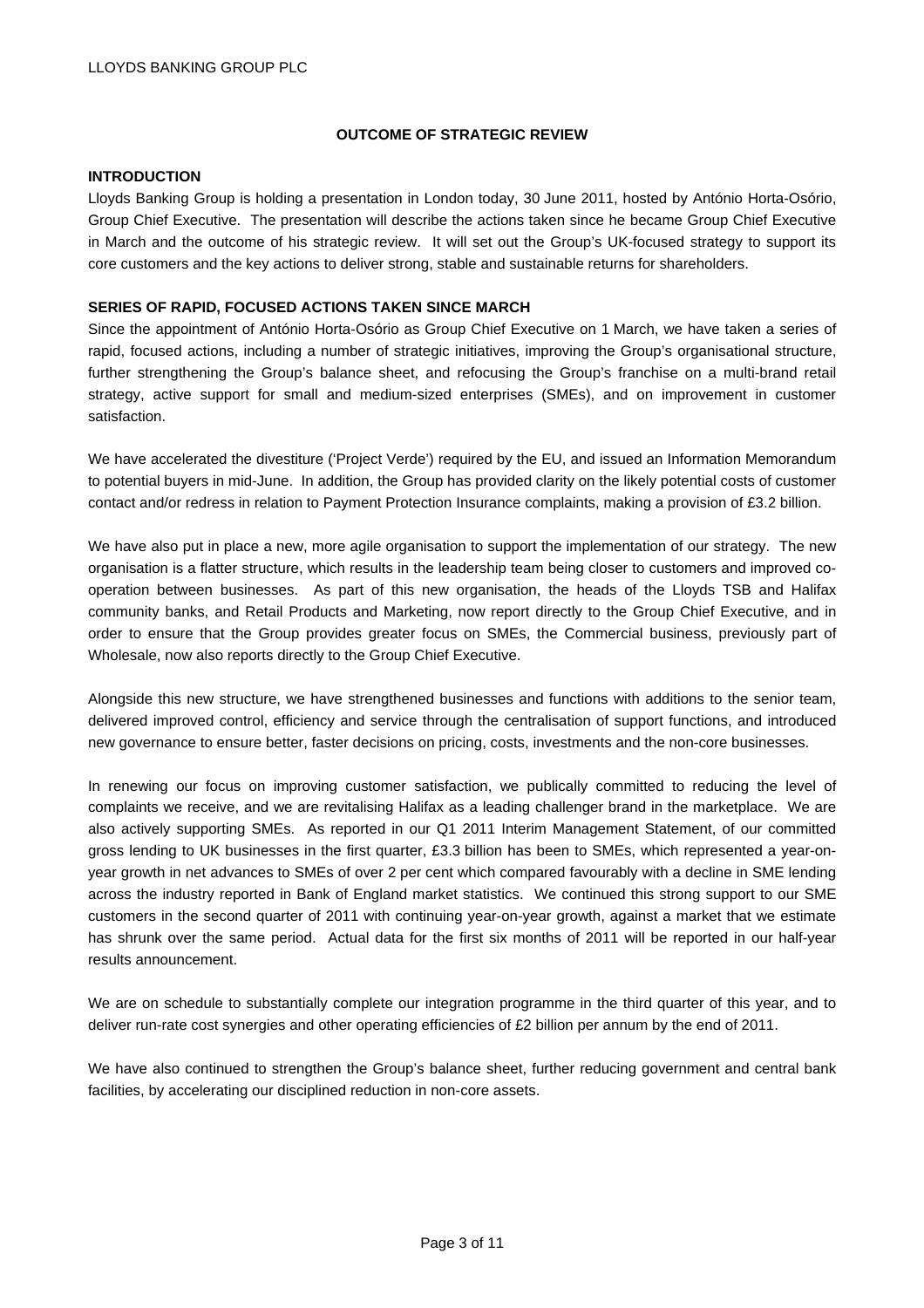# **OUR STRATEGY TO DELIVER FOR SHAREHOLDERS AND CUSTOMERS**

## **Introduction and strategic context**

Our strategy for Lloyds Banking Group is built on being the best bank for customers, and to create value by investing where we can make a real difference for these customers, with the objective of delivering strong, stable and sustainable returns for our shareholders.

We have formulated our strategy in the context of a cautious, although improving, outlook for the UK economy, with GDP growth of 1.5 per cent in 2011 and then normalising above 2 per cent in 2012, UK base rates increasing from the second half of 2011, unemployment improving from 2011, and property values stabilising. We expect continued customer deleveraging, and for inflation to remain high for some time to come.

Our strategy also recognises our customers' needs for product simplicity and transparency, access to credit, help in planning and saving for retirement, and will respond to their demands for access through multiple channels, and for value-for-money products and services.

We also expect increasing clarity on regulation, including the final recommendations of the Independent Commission on Banking by September. We expect regulators to continue to promote competition, and ensure consumer protection and financial stability. We anticipate that, *inter alia*, this will result in stringent capital and liquidity standards and definitions of risk-weighted assets, in Solvency II increasing demands on insurance risk management and capital, and the implementation of Living Wills and the potential ring-fencing of some retail activities.

We expect our markets to remain competitive, with additional challengers emerging, and for customers to benefit from improved switching of accounts between banks. We have advocated an industry-wide personal current account switching system, and will increase customer focus through a multi-brand strategy, with Halifax positioned as a challenger brand which is developing new, market-leading, products such as the ISA Promise. We have also accelerated the EU mandated branch disposal to ensure that we comply with our obligations within what we consider to be a tight timetable.

Our distinctive assets and capabilities include our valuable customer franchise and market position, wellrecognised and respected brands, proven change management skills and high-quality committed people. These assets and capabilities will support us in the challenges we continue to face from our ongoing exposure to noncore assets, our funding position, our required divestitures, as well as an inefficient organisation with higher costs, and limited recent investment in growth.

## **A UK-focused strategy to be the best bank for customers which will deliver for shareholders**

Our strategy will create shareholder value through simplifying processes, systems, products and policies, by investing a portion of the savings realised from this simplification in growth initiatives targeted at high-return areas of our business, and by ensuring that capital is primarily allocated to core businesses.

We intend to realise cost savings and to reduce our cost:income ratio to ensure that we have a strong and stable funding base and that we lend within our conservative risk appetite. As part of delivering value to shareholders, it is also our intention to recommence dividend payments with a progressive policy after the EU restriction expires, as soon as the financial position of the Group and market conditions permit, and after regulatory capital requirements are defined and prudently met.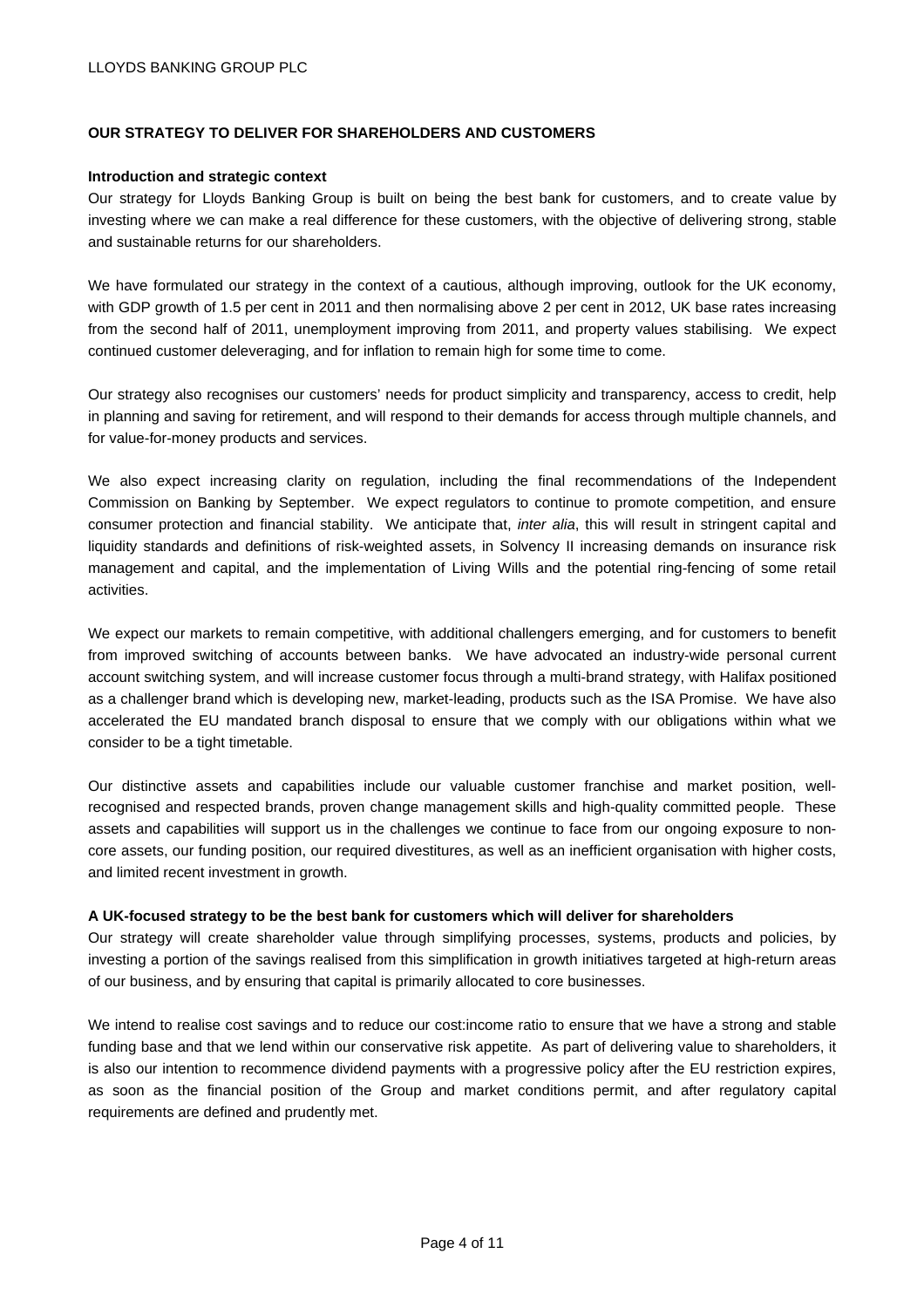Our strategy is designed around our distinctive capabilities in serving individual, commercial and corporate customers across the UK, with a focused product range of banking, insurance, investments, debt financing and risk management products to meet those customers' needs. In delivering these products to our customers, we intend to capitalise on our strong customer relationships, our iconic and distinct brands, our broad, multi-channel distribution, our customer-focused people, and the clear operating model we are creating.

#### **Our action plan to deliver our strategy**

The four key elements of our action plan to deliver our strategy are as follows:

- **I: Reshape our business portfolio to fit our assets, capabilities and risk appetite.**
- **II: Simplify the Group to improve agility and efficiency.**
- **III: Invest to be the best bank for our customers.**
- **IV: Strengthen the Group's balance sheet and liquidity position.**

These are addressed in order below:

#### **I: Reshape our business portfolio to fit our assets, capabilities and risk appetite.**

We will focus on attractive UK customer segments and their product needs, to target an outcome of sustainable, predictable returns on equity above our cost of equity. By the end of 2014, we are targeting a sustainable statutory return on equity of between 12.5 per cent and 14.5 per cent, despite ongoing poor returns from non-core assets, and still with positive earnings momentum into 2015.

In reshaping our business, we will invest behind core areas which offer strong returns and attractive growth. These are businesses which are capital and liquidity efficient, with sustainable competitive advantage, and which are central to our core customer strategy.

#### *a) Continued reduction in non-core assets*

We will continue to divest or run off non-core assets, with a goal of reducing assets in the non-core portfolio by at least half over the four years to the end of 2014. These are businesses which deliver below-hurdle returns, which are outside our risk appetite or are distressed, are subscale or have an unclear value proposition, or have a poor fit with our customer strategy.

We will continue to take a disciplined approach to managing and reducing our non-core assets, and ensure that we continue to have adequate impairment provision coverage ratios for all non-core assets. Our non-core commercial real estate and corporate loans will be managed on a day-to-day basis by a dedicated workout unit reporting to our Risk function, while non-strategic activities will be managed by dedicated teams until run-off or sold. Each team will have balanced scorecards and individual incentives based on the objectives for the portfolio.

We are targeting a reduction in our non-core assets to less than or equal to £90 billion by the end of 2014, and for them to account for less than or equal to £65 billion of risk weighted assets by that time. We are also targeting non-core run-off and disposals to be net capital generative over the period 2012 to 2014.

## *b) A prudent appetite for risk*

We have now fully embedded across the business a conservative approach to, and prudent appetite for, risk, and have in place disciplined controls over the risk profile of all new business. We have also reviewed our existing portfolios and confirmed them as adequately provisioned.

We are targeting the reduction of non-core assets and the prudent management of risk to result in an improvement in the Group's asset quality ratio (as a percentage of average gross loans and advances to customers) to 50 to 60 basis points by the end of 2014, with the core business expected to be at the bottom end of this range.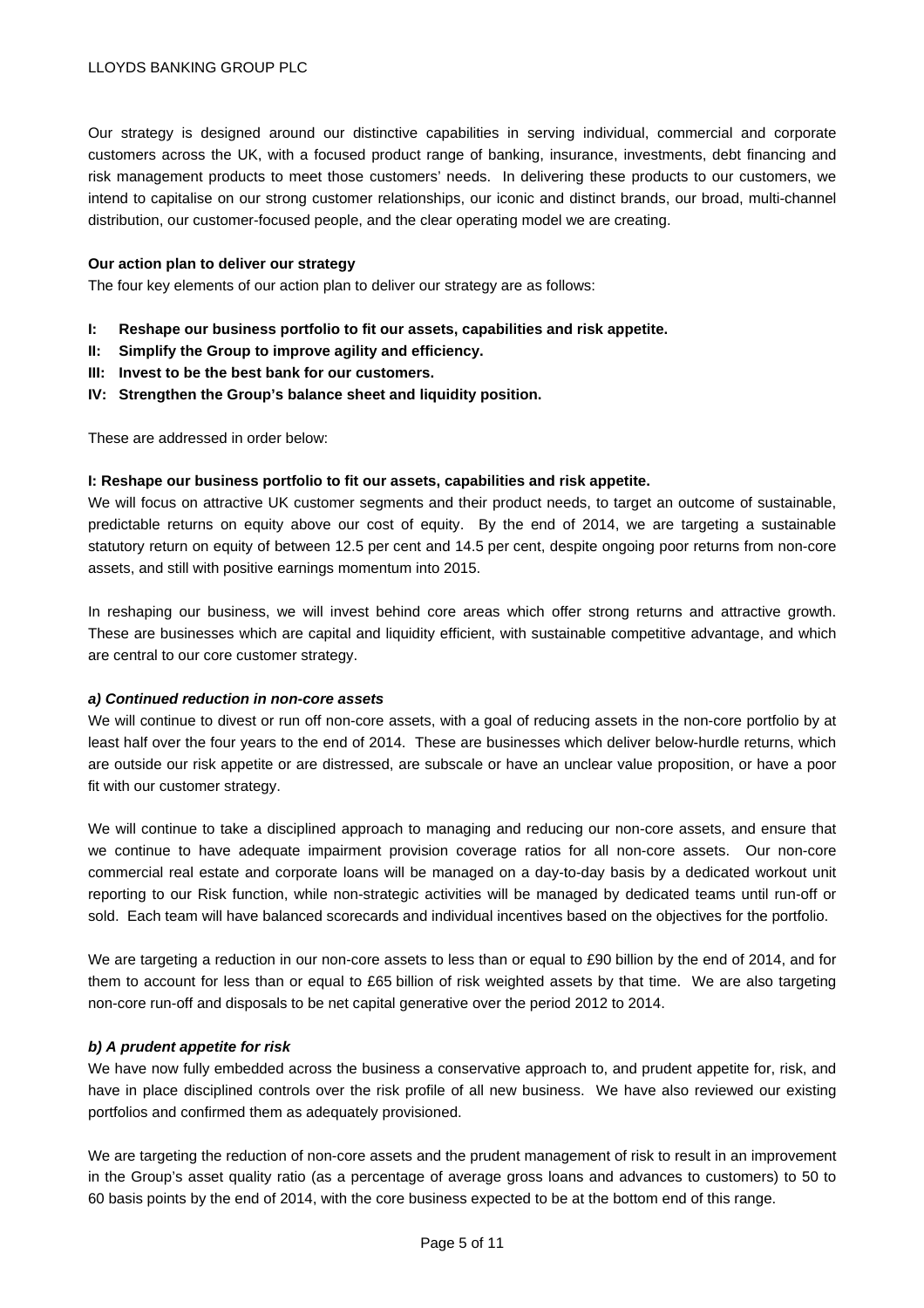# **II: Simplify the Group to improve agility and efficiency.**

We are targeting our cost saving and investment initiatives to result in an improvement in our cost:income ratio to 42 per cent and 44 per cent (equivalent to 39 per cent to 41 per cent when adjusted to include the net of operating lease income and depreciation in Group income) by the end of 2014.

# *a) Integration on track to realise £2 billion of run-rate cost savings by end 2011*

Our integration programme will deliver a single platform for the Group, and will be substantially completed in Q3 2011, within the original three year target. We remain on track to deliver a run-rate of £2 billion per annum of cost synergies and other operating efficiencies by the end of 2011 from the integration programme.

# *b) Further £1.5 billion of annual cost savings in 2014 from our simplification initiatives*

As integration completes, we have commenced a programme to deliver further cost savings, which we are targeting to amount to £1.5 billion in 2014. By the end of 2014, we are targeting the run-rate of these cost savings to be £1.7 billion per annum. The total cost of these simplification initiatives, which will leverage our proven execution capabilities from our integration programme, is expected to be approximately £2.3 billion (including capital expenditure), of which £1.5 billion will be expensed through the income statement and reported outside of the Group's Combined Businesses results over the next few years.

Progress in delivering these savings, which will be realised from the four areas set out below, is already under way. The four areas of cost savings are:

- **Operations and processes:** We will conduct an end-to-end redesign of our processes, which will include significant process automation, and will materially reduce the number of IT applications. This will improve the customer experience (for example through accelerating the fulfilment of requests and reducing errors and complaints), increase productivity, and reduce risk, complexity and costs.
- **Distribution and channels:** We intend to create a highly efficient distribution platform, through streamlining our product suite and migrating products to digital distribution channels, encompassing the internet, mobile applications and telephony.
- **Sourcing:** We will optimise our demand management, simplify specifications and further strengthen our supplier relationships, reducing the number of suppliers to the Group from around 17,000 to under 10,000, and further focusing on a core group of lead suppliers, to achieve approximately a 15 per cent saving on addressable spend.
- **More agile organisation:** We will create a more agile organisation through further delayering our management structure, centralising control functions, and creating a simpler legal structure. Our focus will be on reduction in middle management, bringing our top team closer to the customers and front-line staff, and are today committing to keeping total branch numbers at the same levels excluding the EU mandated sale ('Verde') through the period, and to the present policy of no further offshoring of UK permanent operational roles. We expect a reduction of 15,000 roles as a result of the simplification programme over the period. Where colleagues may be affected, we will use natural attrition and internal redeployment rather than redundancy where possible.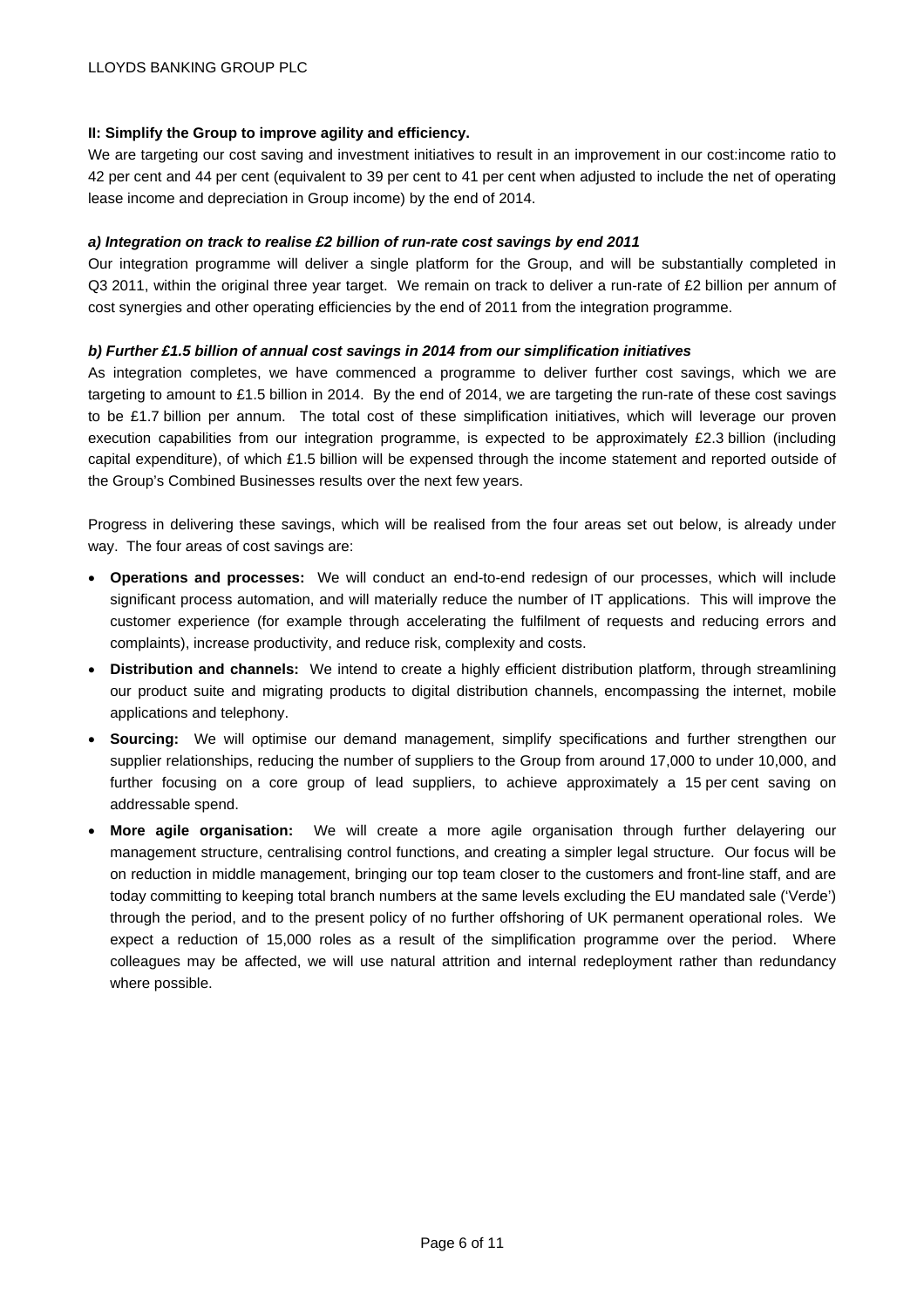#### **III: Invest to be the best bank for our customers.**

#### *Annual reinvestment of £500 million by 2014 to grow core income*

We intend to invest approximately £2 billion in the period 2011 to 2014 to grow our core customer business in order to deliver strong, stable, high-quality earnings streams. This investment will result in an annual income statement charge increasing to approximately £500 million per annum by 2014, which is equivalent to approximately one-third of the savings from our simplification initiatives. This investment will be additional to our business-as-usual investment, and is expected to result in core income growth above nominal UK GDP growth, primarily driven by growth in Other Operating Income. We expect Other Operating Income (net of insurance claims) to increase to approximately 50 per cent of total income by the end of 2014 built on deepening customer relationships and our focus on less capital intensive products.

Our investment will be subject to disciplined tests, including the financial returns, the fit with our risk appetite and with our strategy to be the best bank for customers. The key elements of our investment are as follows:

#### *a) Investing to be the best bank for personal customers*

In Retail, we will revitalise the **Halifax** brand to be a leading challenger brand in UK retail banking. We will aim to deliver a simple, efficient and fair customer experience and innovative products such as the ISA Promise, Clarity Card and Reward Current Account, and to be a value-for-money leader, maintaining high visibility on the Best Buy list, supported by a new positioning campaign, to be launched in September, to attract new customers.

We will also invest behind our **Lloyds TSB and Bank of Scotland** brands as leading relationship brands in UK retail banking, leveraging the commitment of our colleagues who have on average 18 years' banking experience, to deliver a customer experience of which we can be proud. We will be focused on recognising and rewarding our customers' loyalty, and we will invest in our branches, in new channels such as mobile banking, and services like Money Manager.

In **Wealth**, our goal is to be the primary Wealth advisor to our UK mass affluent, affluent and high net worth customers, with a goal to more than triple the number of in-proposition customers, and to increase income per customer by more than 50 per cent by 2014. To deliver this, we will invest in new coverage models to better meet our customers' service needs, electronic capabilities such as an improved on-line channel and an execution-only service, and a new investment platform incorporating Scottish Widows' and third-party products. We will also refocus our International business on UK expatriates and others with UK connections.

#### *b) Invest to be the best through-the-cycle partner for our business customers*

Our goal is to be the best through-the-cycle partner for our business customers, both through our Commercial Banking operations, which serve Small and Medium-sized Enterprises (SMEs), and our Wholesale Banking business, which addresses the needs of UK companies and institutions.

In both businesses, our goal will be to increase our share of capital-light services, including risk and cash management, general insurance, pensions and wealth for SMEs, and transaction banking, debt financing, and rates business for UK corporates and institutions.

In Commercial Banking, we are an integral part of our customers' communities and have taken a leading role in supporting the UK economic recovery. In supporting SMEs, we intend to deliver the full range of the Group's products and advice from our Retail, Insurance and Wealth businesses to SMEs and their owners, and to invest behind the creation of a new relationship and service model, improved skills for our customer facing people and better on-line and phone support, which will deliver efficiency gains and better customer value.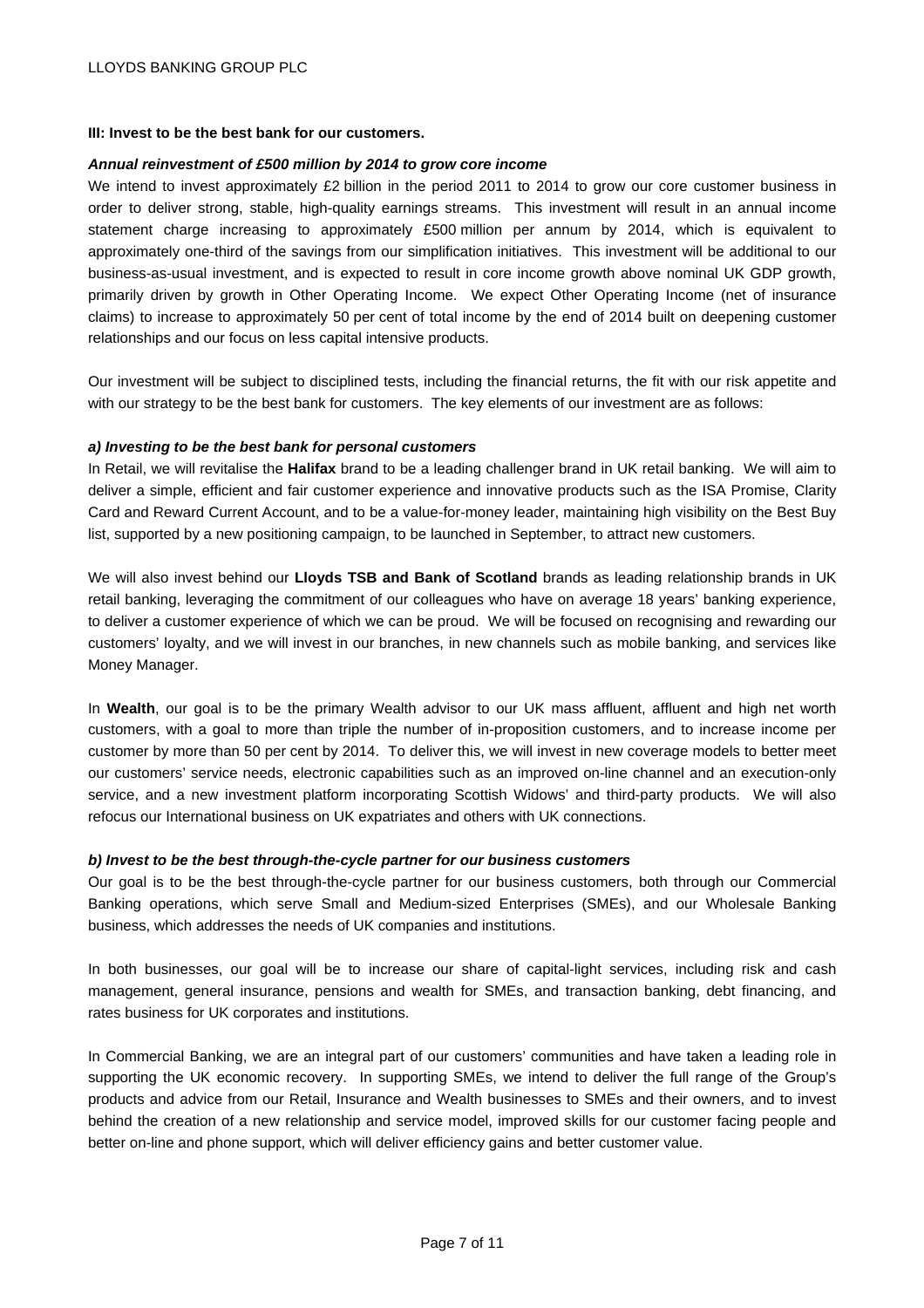In Wholesale Banking, to meet our goal of being a trusted advisor meeting the full range of customers' needs, by investing in our payments, accounting, cash management and on-line banking platform, and by enhancing our debt capital markets, fixed income and rates offer.

# *c) Bancassurance is a core part of our proposition*

Bancassurance will be a core part of our proposition, through our multi-brand retail strategy. We aim to maximise the conversion of our retail banking customers to bancassurance through offering them affordable and relevant advice, taking advantage of the advice and distribution gap we see as being created by the Retail Distribution Review.

We expect our Scottish Widows manufacturing platform to enable us, as a vertically-integrated provider, to provide a wide range of products to customers in an integrated manner, benefiting us in terms of both product innovation and development and in the delivery of products to our customers.

We will also invest behind specialised advisor models for both protection and investments, simple self-service propositions with integrated planning tools, and behind a wide range of delivery channels, including branches, e-commerce and telephony, to meet the needs of different customer segments.

We expect our new, more agile organisation to facilitate our aims, with our leadership teams committed to working together to realise the potential in our bancassurance proposition.

We expect this to result in an increase in bancassurance customer numbers of approximately 50 per cent by 2014 (compared to 2010), and a doubling of sales and profit before tax from bancassurance over the same period.

# **IV: Strengthen the Group's balance sheet and liquidity position.**

We will continue to strengthen the Group's balance sheet and liquidity position to ensure a robust core tier 1 capital ratio and a stable funding base.

## *a) Robust core tier 1 capital ratio*

We are targeting a core tier 1 capital ratio prudently in excess of 10 per cent in 2013 when the transition period to Basel 3 commences. We expect the implementation of Basel 2.5/Basel 3 together to have a negative effect of approximately 0.8 per cent on our core tier 1 ratio by the end of 2013.

The phasing in of new core tier 1 deductions over five years, which commences in January 2014 is expected to further affect our core tier 1 capital ratio in relation to our insurance operations, excess expected loss, and any residual deferred tax assets relating to trading losses that may still be on the Group's balance sheet at that time.

In the second half of 2011, we will complete further capital restructurings which will reduce the total core tier 1 deduction under Basel 3 relating to our insurance operations by just over £2 billion. This significant mitigation is equivalent to approximately 50 basis points of core tier 1 ratio under Basel 3 and will reduce the transitional rules impact from insurance to approximately 20 basis points per annum. The other transitional adjustments are likely to have a similar annual effect to the insurance impact.

Non-core asset disposals, and the EU mandated branch disposal (which is required to complete by November 2013), are expected to reduce risk weighted assets, and therefore benefit our capital ratios, over this period.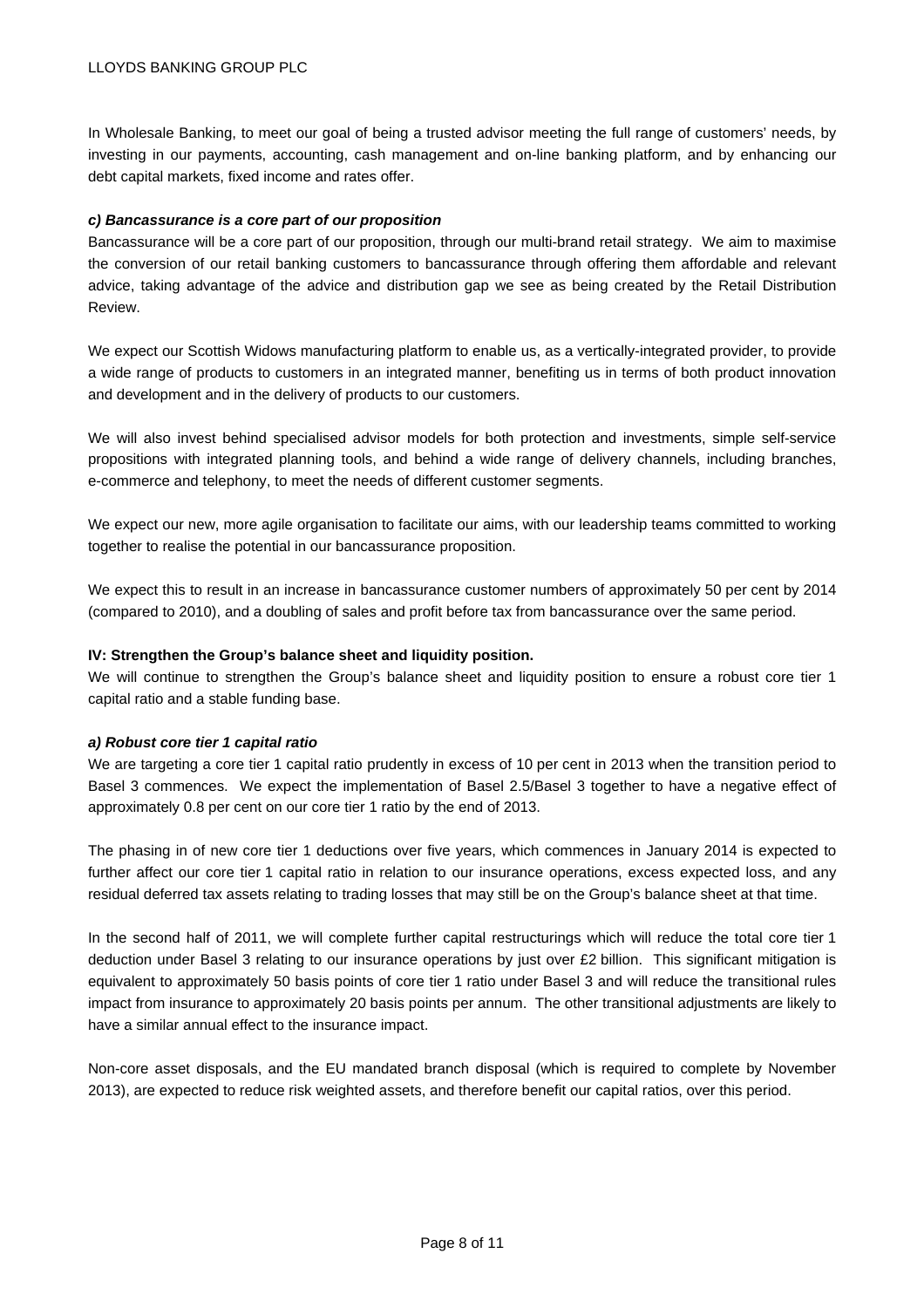# *b) Exceeding regulatory liquidity requirements*

We expect to meet the requirement for our Liquidity Coverage Ratio and our Net Stable Funding Ratio to be in excess of 100 per cent by 2014, in advance of regulatory requirements. This will require us to increase our holdings of primary liquid assets to a level broadly equivalent to our wholesale funding with a maturity of less than one year, although the quantum of this will be lower than currently as we reduce the levels of wholesale funding. The cost of holding these incremental liquid assets will be reflected in our Net Interest Margin.

# *c) A stable funding base*

We continue to make excellent progress in wholesale funding against our previous guidance of public issuance of £20 to £25 billion this year. We expect to issue new funding of £5 to £10 billion over the rest of this year across all public and private issuance programmes.

Alongside our non-core asset reductions, the strength of our term issuance has facilitated a further reduction in government and central bank facilities, from £96.6 billion at 31 December 2010 to £37.1 billion at 30 June 2011. Current plans assume that the remaining facilities will be repaid in line with contractual maturity dates, the last of which is in October 2012.

Our annual wholesale term issuance requirement has now fallen, and we expect a public term issuance requirement of £15 to £20 billion as part of a total private and public programme of approximately £25 billion per annum in the future.

# *d) Group loan-to-deposit ratio to improve to 130 per cent or below by end 2014*

With a reduction in our overall wholesale funding requirement and in our non-core assets, and further growth in our relationship customer deposits, we are targeting an improvement in our Group loan-to-deposit ratio from approximately 146 per cent currently to 130 per cent or below by the end of 2014, and our core business loan-todeposit ratio to be 120 per cent or below by the same time.

# **Clear milestones and individual performance goals to track progress on our strategy**

We have set clear milestones to track our progress. We have ensured that each initiative under our strategy has a sponsor drawn from our senior management team who will be accountable for progress, and we have created balanced scorecards for those in the leadership team based on Group financial, simplification programme, and customer satisfaction targets, as well as transformation programme milestones and colleague engagement.

## **Net interest margin improvement to between 2.15 per cent and 2.30 per cent by end of 2014**

For the full year 2011, we expect our net interest margin to be just above 2 per cent, based on current assumptions.

By the end of 2014, we are targeting a net interest margin of between 2.15 per cent and 2.30 per cent, based on our current business and macro-economic assumptions, including that base rates will be lower for longer than we previously anticipated, whilst the core business net interest margin is expected to be higher than Group net interest margin.

We also assume that over time we will benefit from UK base rate increases, but recognise that the competition for deposits is currently strong. We also expect our reduced wholesale issuance needs to facilitate greater control over our funding costs in the future, with our improved funding position allowing greater flexibility over mix of funding sources, resulting in tighter issuance spreads. As already mentioned, we expect a negative effect on our net interest margin from increased liquidity requirements.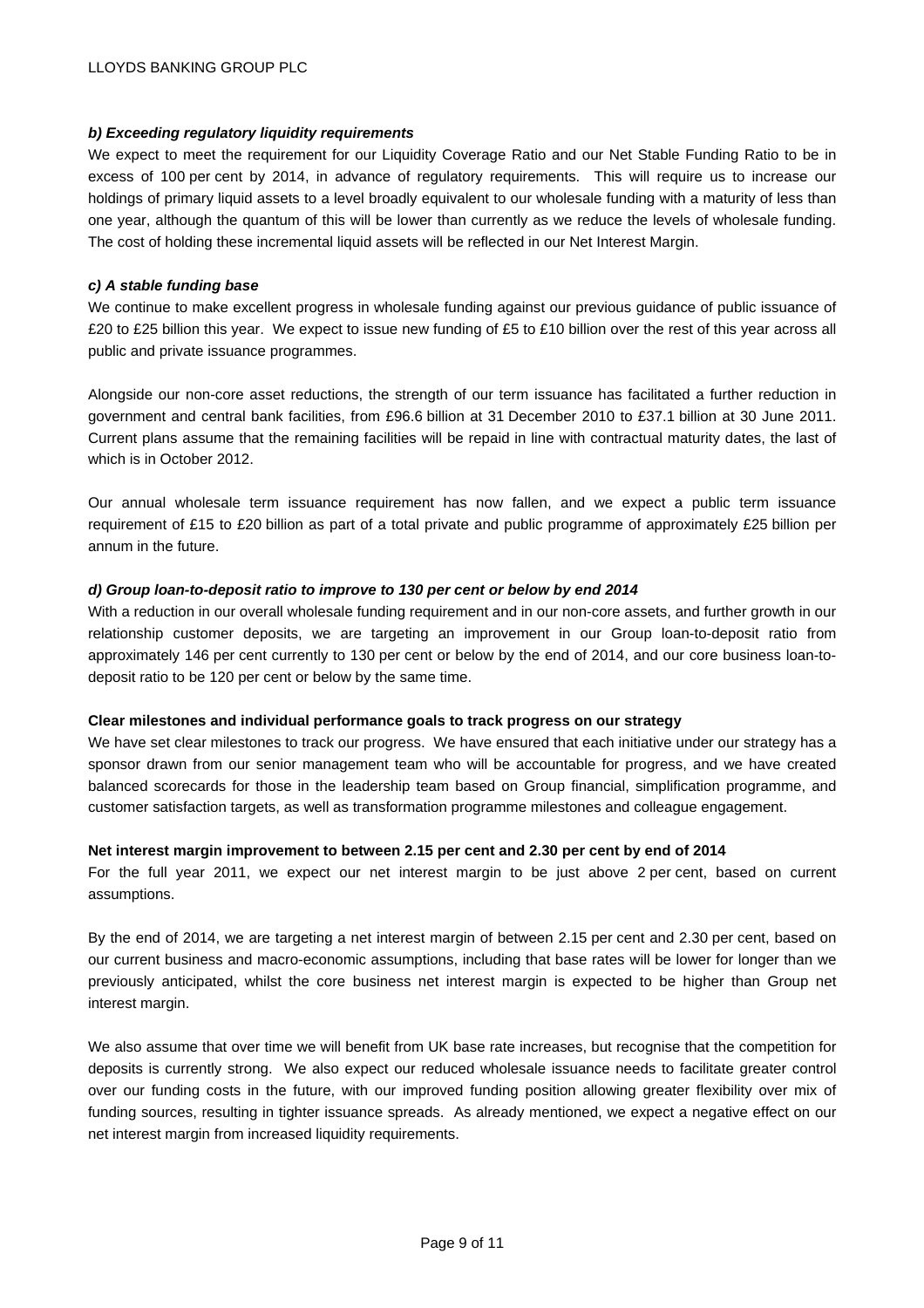# **Good progress on Project Verde**

We have made good progress following the announcement that we would accelerate the start of the divestiture as required by the EU ('Project Verde'), and have now issued an information memorandum to prospective buyers, with indicative offers expected by mid-July. We expect to identify a purchaser by the end of this year, and to complete a transaction at the end of 2013, given the separation and integration issues that will need to be resolved, as per the EU mandated timetable.

The Verde business comprises 632 branches, and the TSB and IF brands, and serves approximately 5.5 million customers. The table below shows an illustration of the effects of the Verde disposal on the Lloyds Banking Group financials, based on current financial information, although the final profile at the time of expected legal completion in 2013 will be different.

| Income statement     |                  |
|----------------------|------------------|
| Income               | $c$ £1.2 billion |
| Expenses             | $c$ £0.5 billion |
| Impairment charge    | $c$ £0.2 billion |
| Profit before tax    | c£0.5 billion    |
|                      |                  |
| <b>Balance sheet</b> |                  |
| Risk weighted assets | c£16 billion     |
| Assets               | c£64 billion     |
| Liabilities          | $c$ £32 billion  |
|                      |                  |

The implementation costs of the disposal will vary depending on the nature of the buyer, but could be up to £1 billion. These costs will be excluded from our combined businesses results.